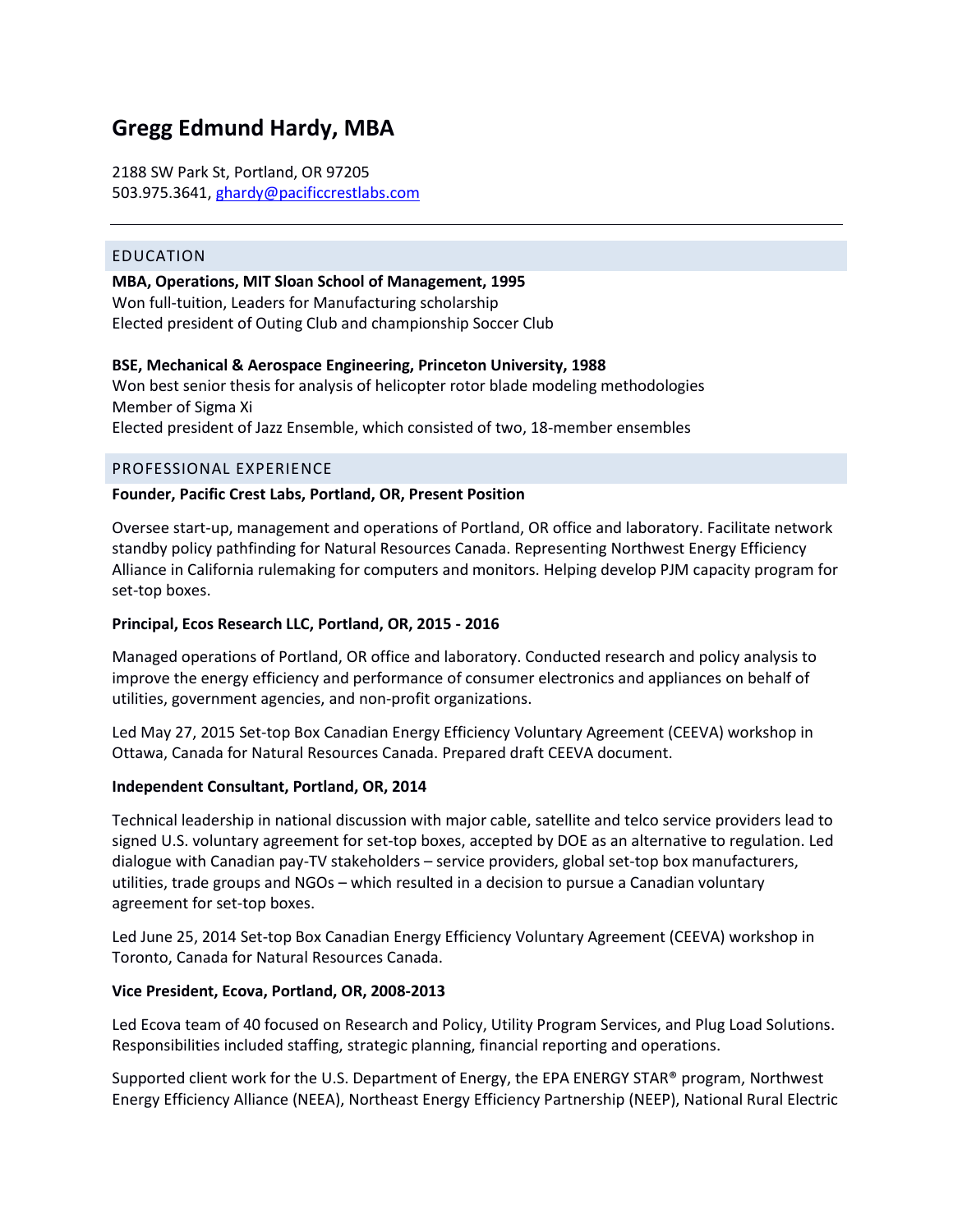Cooperative Association (NRECA), Collaborative Labeling and Standards Program (CLASP), Asia Pacific Partnership (APP), Natural Resources Defense Council (NRDC), Natural Resources Canada (NRCan), NYSERDA, Electric Power Research Institute (EPRI), Public Interest Energy Research (PIER) Program, Electric Program Investment Charge (EPIC) Program, TopTen USA, Northwest Power and Conservation Council (NWPCC), UK Department for Environment, Food & Rural Affairs (DEFRA), European Council for an Energy Efficient Economy (ECEEE), Pacific Gas & Electric, Southern California Edison, San Diego Gas & Electric, and many other utilities across the U.S..

Expanded global 80 PLUS® power supply program to include over 4,000 certified power supplies (through end of 2014), including power supply designs for desktops, enterprise servers, and storage/network solutions. 80 PLUS is part of the Plug Load Solutions umbrella program, that rewards manufacturers and retailers for increased market availability and promotions of 80 PLUS and ENERGY STAR desktops, servers, displays, televisions, and set top boxes.

Explored advances in European set-top box power management through extensive engagement in summer of 2010 with EU stakeholders including, British Sky Broadcasting, Pace Plc., DEFRA, European Commission, BIOIS, and the International Energy Agency.

# **General Manager & Engineering Director, ESI Corporation, Portland OR, 2006-2007**

Led \$50M laser drill capital equipment business to include line management of 8-person engineering team and coordination of company-wide, global cross-functional support team. Grew innovative micromachining business from start to a profitable, \$10M business in one year. Outsourced routine design activities and manufacturing to Flextronics and other Asian ODMs. Developed optics supply chain quality controls and field failure feedback mechanisms resulting in significant MTBF improvement. Overhauled Integrated Circuit packaging product line strategy.

## **Intel Corporation, Hillsboro, Ore./Chandler, AZ, 1995-2006**

## *Product family manager*

Championed development of Media Center PC, launched by Gateway, lauded by WSJ's Walt Mossberg and CNET, honored by CES Innovations 2004 award committee. Recruited and managed 12-person Intel team. Selected Asian ODM partner, FIC, and directed joint development and launch of successful media center computer system.

Managed profitable, \$300M, performance motherboard product line, to include line responsibility for engineering team. Received major awards from PC Magazine, PC World and PC Gamer magazines.

Managed midrange server product line to include line responsibility for two engineering teams. Achieved a 25% BOM and 35% conversion cost reduction on a dual-processor server system that set volume and profit records and enabled division to achieve first time profitability.

## *Director of manufacturing, planning and logistics – Home Products Group*

Directed 14 manufacturing and planning reports and 10 members of Global Systems Manufacturing Outsourcing organization to manage the total supply chain for web appliance and set-top box product lines and component kits. Managed on-time production and delivery of 210k appliances to customers in Europe. Developed controls for inventory exposure of > \$130M and idle factory charges of > \$2M.

## *Desktop Products Liaison, Worldwide Assembly & Test Manufacturing Network*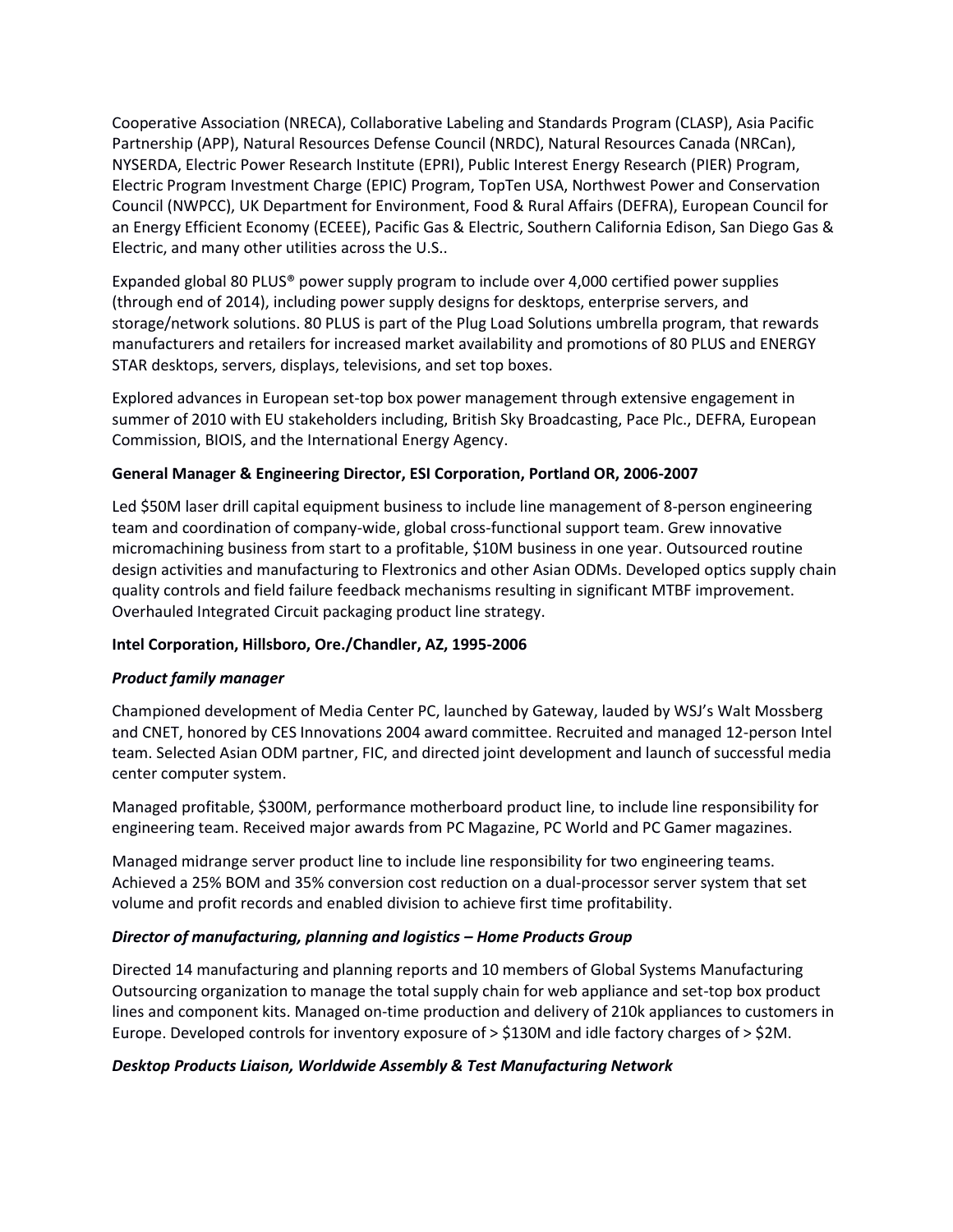Served as executive liaison to desktop business group relative to capacity planning, cost control, yields, and integrated product development. Reported to general manager of Intel's global assembly and test manufacturing group. Drove early factory engagement and risk assessment for acceleration of 10% CPU shrink. Led team to develop method for integrating physical health indicators into capacity planning cycle.

# *Corporate initiatives manager*

Benchmarked world-class operations and platform management companies including Toyota and Samsung for Corporate Platform Office. Facilitated discussion to align corporation on common Product Life Cycle.

# *Operations manager*

Cut supercomputer development time by months by reducing proto-board throughput time by 50%.

# **MIT Intern, Vought Aircraft, Grand Prairie, TX, 1994**

Benchmarked US vs. Japanese design and manufacturing techniques with ShinMaywa in Japan.

# **United States Air Force,** *Strategic Defense Initiative (Star Wars) R&D***, Albuquerque, NM, 1989-1993**

Managed \$200 million budget and acted as satellite commander for space-based laser weapon system demonstration called the Relay Mirror Experiment.

Directed integration & test for high-altitude-balloon laser weapons demonstration. Negotiated groundbreaking environmental test agreement with Sandia National Labs.

# **General Electric – Astro Space Division, Princeton NJ, 1988-1989**

Engineered and implemented breakthrough spacecraft load test process. Lauded by customer.

# RELEVANT PRESENTATIONS, REPORTS AND PUBLICATIONS

- 1. Technical Presentations to IEC PT100-15 regarding TV HDR video test clip development, prepared for Pacific Gas & Electric (PG&E) July 2018 – February 2019.
- 2. TV Ecosystem Study, Report and Presentation prepared for NRDC in December 2018.
- 3. Presentations to Small Network Equipment Policy Pathfinding Stakeholder Workgroup prepared for Natural Resources Canada (NRCan) in fall of 2018.
- 4. TV Research in Support of DOE Rulemaking, presentation and workbooks prepared for NEEA in June 2018.
- 5. Energy Efficiency Advocates Proposal, December 2017. Presentation delivered to industry, developed with Noah Horowitz (NRDC) and Jennifer Amann (ACEEE).
- 6. Policy Recommendations for Connected Devices, October 2017. Memo prepared for Natural Resources Canada.
- 7. Computer Server Memory and Power Supply Power Demand Analysis, October 2017. Memo presented to EPA by NRDC.
- 8. U.S. Set-top Box Voluntary Agreement Tier 3 Discussion, June 2017. Presentation prepared for NRDC.
- 9. ENERGY STAR® Connectivity Discussion, April 2017. Prepared for U.S. EPA with Bruce Nordman.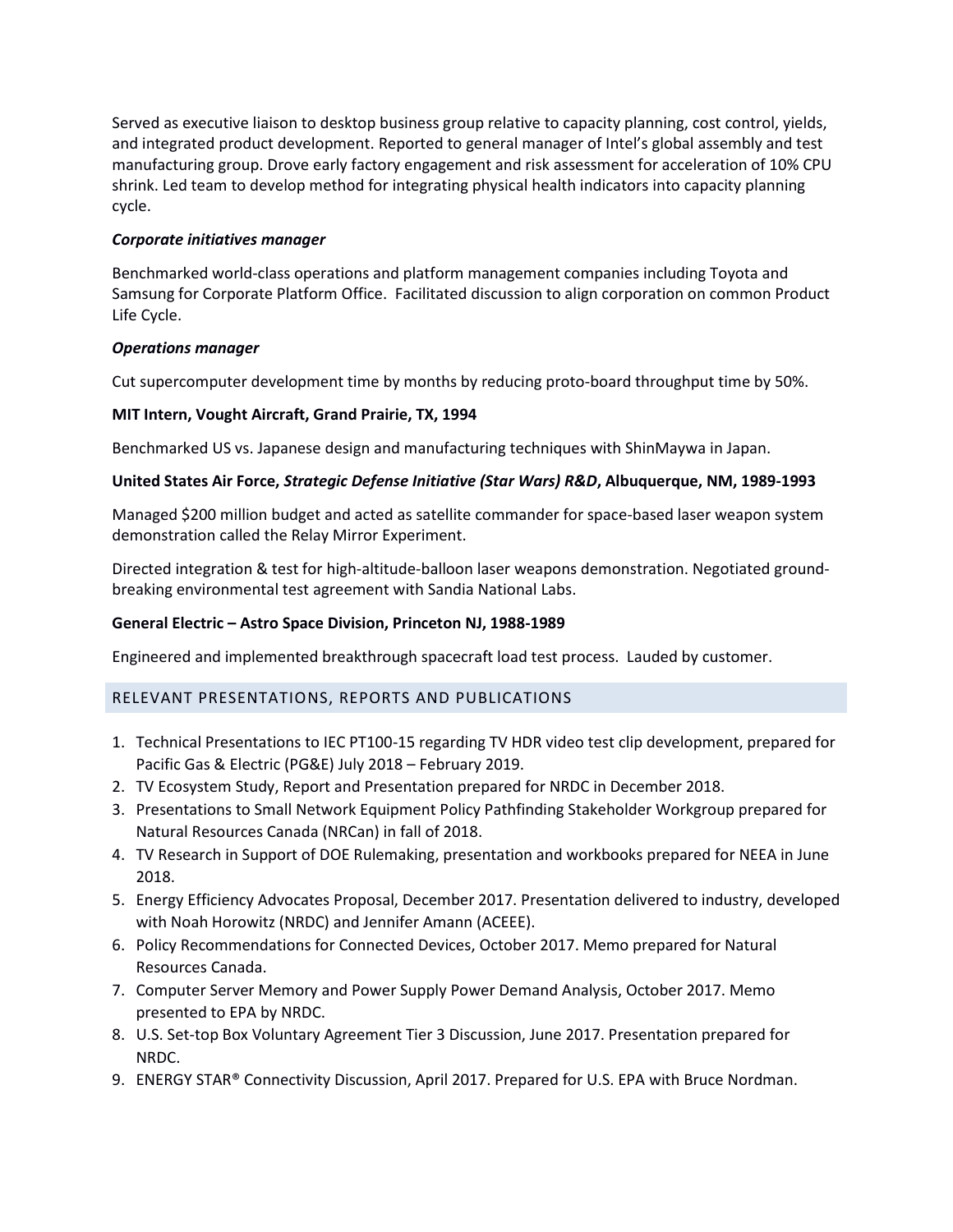- 10.A Roadmap for Canadian Energy Efficiency Policy Pathfinding. January 2017. Prepared for Natural Resources Canada (NRCan).
- 11.[The Secret Costs of Manufacturers Exploiting Loopholes in the Government's TV Energy Test: \\$1.2](https://www.nrdc.org/resources/secret-costs-manufacturers-exploiting-loopholes-governments-tv-energy-test)  [Billion for Consumers, Millions of Tons of Pollution.](https://www.nrdc.org/resources/secret-costs-manufacturers-exploiting-loopholes-governments-tv-energy-test) September 2016. Prepared for Natural Resources Defense Council (NRDC) with C. Calwell and R. Hohenhausen.
- 12[.Revising the TV Energy Use Test Procedure: Incorporating HDR and other Needed Changes.](https://neea.org/docs/default-source/reports/revising-the-tv-energy-use-test-procedure-incorporating-hdr-and-other-needed-changes.pdf?sfvrsn=8) September 2016. Prepared for Northwest Energy Efficiency Alliance (NEEA) with C. Calwell, R. Hohenhausen, and D. Houghton.
- 13.Canadian Pay-TV Set-top Box Energy Efficiency Voluntary Agreement (STB CEEVA) Final Draft. March 2016. Prepared for Natural Resources Canada (NRCan).
- 14.Impacts of UHD TV Technology and Market Trends on Energy Usage. February 2016. Presentation to Northwest Energy Efficiency Alliance (NEEA) with C. Calwell.
- 15. Set-Top Box Efficiency Module Development. January 2016. Prepared for Natural Resources Canada (NRCan).
- 16.Estimating Canadian Pay-TV STB Efficiency Gains. December 2015. Presentation delivered to STB CEEVA working group for Natural Resources Canada (NRCan).
- 17.The Big Picture: Ultra-High-[Definition Televisions Could Add \\$1 Billion to Viewers' Annual Electric](https://www.nrdc.org/sites/default/files/uhd-tv-energy-use-report.pdf)  [Bills.](https://www.nrdc.org/sites/default/files/uhd-tv-energy-use-report.pdf) November 2015. Prepared for Natural Resources Defense Council (NRDC) with C. Calwell and R. Hohenhausen.
- 18.Demand Response Policy Recommendations for the Pacific Northwest. June 2015. Prepared with Brian Eberhardt, Justin Steel, Diane Lozovoy, and Ken Dragoon for Portland State University Master's Degree Course Smart Grid Policy and presented in public forum to Pacific Northwest smart grid stakeholders.
- 19. STB National Energy Modeling: Market Analysis for Set-top Boxes in Support of STB National Strategy. March 2015. Prepared for Natural Resources Canada (NRCan).
- 20.Workshop presentation to Facilitate STB Canadian Efficiency Voluntary Agreement (CEEVA) Working Group. May 2015. Prepared for Natural Resources Canada (NRCan).
- 21. STB Canadian Efficiency Voluntary Agreement (CEEVA) Workgroup Kick-off Presentation. April 2014. Prepared for Natural Resources Canada (NRCan).
- 22.What can I do? Presentation to staff at Brown and Caldwell, environmental consulting firm. March 2014.
- 23[.Codes and Standards Enhancement \(CASE\) Initiative for PY 2013: Title 20 Standards Development:](https://www.google.com/url?sa=t&rct=j&q=&esrc=s&source=web&cd=1&cad=rja&uact=8&ved=0ahUKEwj0h--Rvv3KAhUXzmMKHeaLB0gQFggdMAA&url=http%3A%2F%2Fwww.energy.ca.gov%2Fappliances%2F2013rulemaking%2Fdocuments%2Fproposals%2F12-AAER-2A_Consumer_Electronics%2FCalifornia_IOUs_Response_to_the_Invitation_for_Standards_Proposals_for_Set_Top_Boxes_2013-07-29_TN-71759.pdf&usg=AFQjCNEl4nXcbTKKqrTZXhMXoH-UjfRWDA)  [Analysis of Standards Proposal for Set-top Boxes.](https://www.google.com/url?sa=t&rct=j&q=&esrc=s&source=web&cd=1&cad=rja&uact=8&ved=0ahUKEwj0h--Rvv3KAhUXzmMKHeaLB0gQFggdMAA&url=http%3A%2F%2Fwww.energy.ca.gov%2Fappliances%2F2013rulemaking%2Fdocuments%2Fproposals%2F12-AAER-2A_Consumer_Electronics%2FCalifornia_IOUs_Response_to_the_Invitation_for_Standards_Proposals_for_Set_Top_Boxes_2013-07-29_TN-71759.pdf&usg=AFQjCNEl4nXcbTKKqrTZXhMXoH-UjfRWDA) Prepared for Pacific Gas & Electric, Southern California Edison, San Diego Gas & Electric, and Southern California Gas Company with J. Swofford, S. Foster Porter, A. Pawashe, K. Dayem and D. Driscoll. July 2013.
- 24[.Codes and Standards Enhancement \(CASE\) Initiative for PY 2013: Title 20 Standards Development:](https://www.google.com/url?sa=t&rct=j&q=&esrc=s&source=web&cd=1&cad=rja&uact=8&ved=0ahUKEwibtquzvv3KAhVLzGMKHRIGA0gQFggcMAA&url=http%3A%2F%2Fwww.energy.ca.gov%2Fappliances%2F2013rulemaking%2Fdocuments%2Fproposals%2F12-AAER-2A_Consumer_Electronics%2FCalifornia_IOUs_Response_to_the_Invitation_for_Standards_Proposals_for_Small_Network_Equipment_2013-07-29_TN-71761.pdf&usg=AFQjCNG1t_5SAk6Kg2XQVA4nmzsU1Au7_Q&bvm=bv.114195076,d.cGc)  [Analysis of Standards Proposal for Small Network Equipment.](https://www.google.com/url?sa=t&rct=j&q=&esrc=s&source=web&cd=1&cad=rja&uact=8&ved=0ahUKEwibtquzvv3KAhVLzGMKHRIGA0gQFggcMAA&url=http%3A%2F%2Fwww.energy.ca.gov%2Fappliances%2F2013rulemaking%2Fdocuments%2Fproposals%2F12-AAER-2A_Consumer_Electronics%2FCalifornia_IOUs_Response_to_the_Invitation_for_Standards_Proposals_for_Small_Network_Equipment_2013-07-29_TN-71761.pdf&usg=AFQjCNG1t_5SAk6Kg2XQVA4nmzsU1Au7_Q&bvm=bv.114195076,d.cGc) Prepared for Pacific Gas & Electric, Southern California Edison, San Diego Gas & Electric, and Southern California Gas Company with D. Denkenberger, J. Swofford, S. Foster Porter, A. Pawashe, K. Dayem and D. Driscoll. July 2013.
- 25.The Power of Where and When. Presentation on the topic of wireless cloud energy consumption at the University of California Irvine CalPlug workshop on set-top boxes for Pacific Gas & Electric. May 2013.
- 26. Set-top Boxes and Small Network Equipment: Response to California Energy Commission: 2013 Pre-Rulemaking Appliance Efficiency: Invitation to Participate. Prepared for Pacific Gas & Electric, Southern California Edison, San Diego Gas & Electric, and Southern California Gas Company. April, 2013.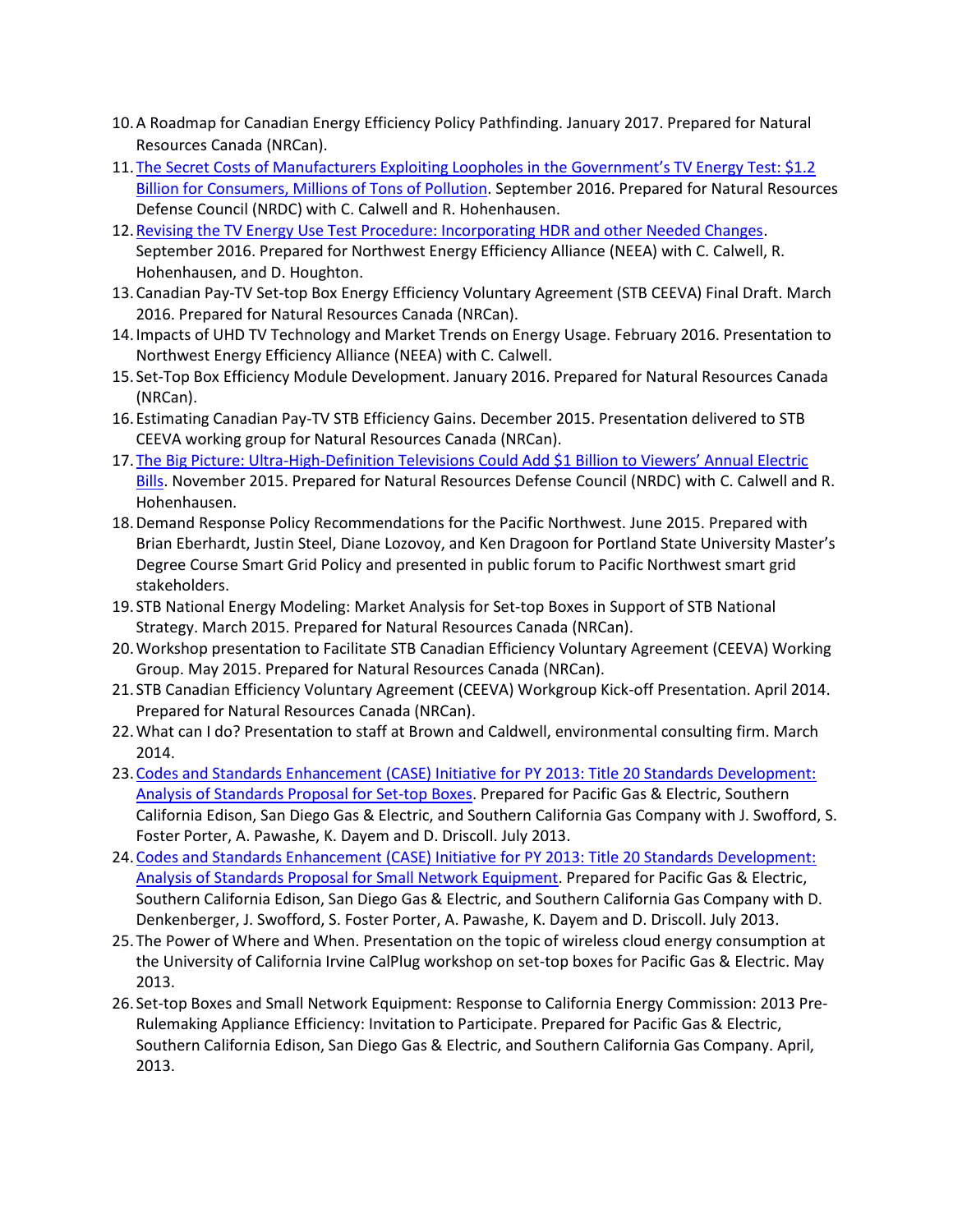- 27. [Small Network Equipment Energy Consumption in U.S. Homes: Using Less Energy to Connect](http://www.nrdc.org/energy/files/residential-network-IP.pdf)  [Electronic Devices.](http://www.nrdc.org/energy/files/residential-network-IP.pdf) Edited by Noah Horwitz with Natural Resources Defense Council (NRDC). Prepared with J. Swofford, P. Walters, D. Driscoll, K. Dayem. 2013.
- 28. Set-top Box Game Plan Kick-off. Presentation to NRDC, ASAP, CA IOUs, NEEA, CEC and other leaders of the efficiency community for Pacific Gas & Electric at The Energy Foundation in San Francisco. March 2013.
- 29.Cutting Energy and Costs to Connect to the Internet: Improving the Efficiency of Home Network Equipment. Three-page summary report edited by Noah Horwitz with Natural Resources Defense Council (NRDC). Prepared with J. Swofford, P. Walters, D. Driscoll, K. Dayem. 2013.
- 30.Energy Efficiency: A Clean, Abundant, Low-cost Source of Energy. Presentation to graduate students at the Yale School of Forestry & Environmental Studies. April 2013.
- 31.Energy Efficiency: A Clean, Abundant, Low-cost Source of Energy. Presentation to undergraduate students at the Massachusetts Institute of Technology. April 2013.
- 32.DTA Compliance Report. Prepared for Natural Resources Canada (NRCan) with C. Donnelly, and C. Mercier. March 2013.
- 33. Set-top Box Challenges & Opportunities. Presentation to Technology Review meeting at Southern California Edison. February 2013.
- 34. Strategic Basis for Achieving Zero Net Energy Facilities That Are Cost-Effective and Interoperable with Smart Distribution System Operations. Prepared by Ecova for San Diego Gas and Electric with D. Houghton, E. Lighthiser, J. Swofford, J. Ketter, D. Denkenberger, and C. Mercier. 2012.
- 35.Cable Boxes Running Up Electric Bills Nationwide. Interview on KATU news and print article. July 2012.
- 36. Set-top Box Update. Policy recommendation presentation to the Pacific Coast Collaborative for Pacific Gas & Electric. June 2012.
- 37. EPB Fiber Optics Excels in ENERGY STAR® Set-top Box Partnership. Case study prepared for EPA with A. Phillips. 2012.
- 38.General Comments Regarding DOE Set-top Box Test Procedure Notice of Proposed Rulemaking (NOPR). Prepared for Pacific Gas & Electric, Southern California Edison, San Diego Gas & Electric, and Southern California Gas Company. March 2012.
- 39. Set-top Box Market and Metrics. Presented at University of California Irvine CalPlug workshop on settop boxes. February 2012.
- 40[.Better Viewing, Real Savings, and Less Pollution: Improving the Efficiency of Television Set-Top](https://www.google.com/url?sa=t&rct=j&q=&esrc=s&source=web&cd=1&cad=rja&uact=8&ved=0ahUKEwiE3KHcvv3KAhVI6GMKHVzoAeQQFggdMAA&url=https%3A%2F%2Fwww.nrdc.org%2Fenergy%2Ffiles%2Fsettopboxes.pdf&usg=AFQjCNEDPfNqz7SpFK51zH75-HMlZiIjIA)  [Boxes.](https://www.google.com/url?sa=t&rct=j&q=&esrc=s&source=web&cd=1&cad=rja&uact=8&ved=0ahUKEwiE3KHcvv3KAhVI6GMKHVzoAeQQFggdMAA&url=https%3A%2F%2Fwww.nrdc.org%2Fenergy%2Ffiles%2Fsettopboxes.pdf&usg=AFQjCNEDPfNqz7SpFK51zH75-HMlZiIjIA) Edited by N. Horowitz, Natural Resources Defense Council. Prepared with J. Swofford, and T. Dillavou. Cited by over 100 periodicals and news shows. 2011.
- 41. Small Networking Equipment: Making the Connection to Energy Efficiency. Prepared by Ecova for the Australian Department of Climate Change and Energy Efficiency, in support of the IEA 4E Standby Power Annex. Prepared with M. Krick. 2011.
- 42[.Cutting Edge Feasibility.](https://www.google.com/url?sa=t&rct=j&q=&esrc=s&source=web&cd=1&cad=rja&uact=8&ved=0ahUKEwi45LWGvf3KAhUB2GMKHcu7DPYQFggdMAA&url=http%3A%2F%2Fstandby.iea-4e.org%2Ffiles%2Fotherfiles%2F0000%2F0043%2FAPP_Project_5_FINAL_report__1-7-11_.pdf&usg=AFQjCNHlnyOZpLme-D1gATwelVBuVCmKXQ) Prepared by Ecova for the Australian Department of Climate Change and Energy Efficiency, in support of the IEA 4E Standby Power Annex. Prepared with M. Krick, J. Swofford and C. Calwell. 2011.
- 43.Market, Technical and Policy Assessment: Set-Top Boxes. Prepared for Lawrence Berkeley National Laboratory with J. Swofford, and M. Krick. 2011.
- 44.Market, Technical and Policy Assessment: Small Networking Equipment. Prepared for Lawrence Berkeley National Laboratory with M. Krick, and J. Swofford. 2011.
- 45.Market, Technical, and Policy Assessment: Personal Computers and Game Consoles. Prepared for Lawrence Berkeley National Laboratory with E. Lighthiser, W. Westwater, and N. Beck. 2011.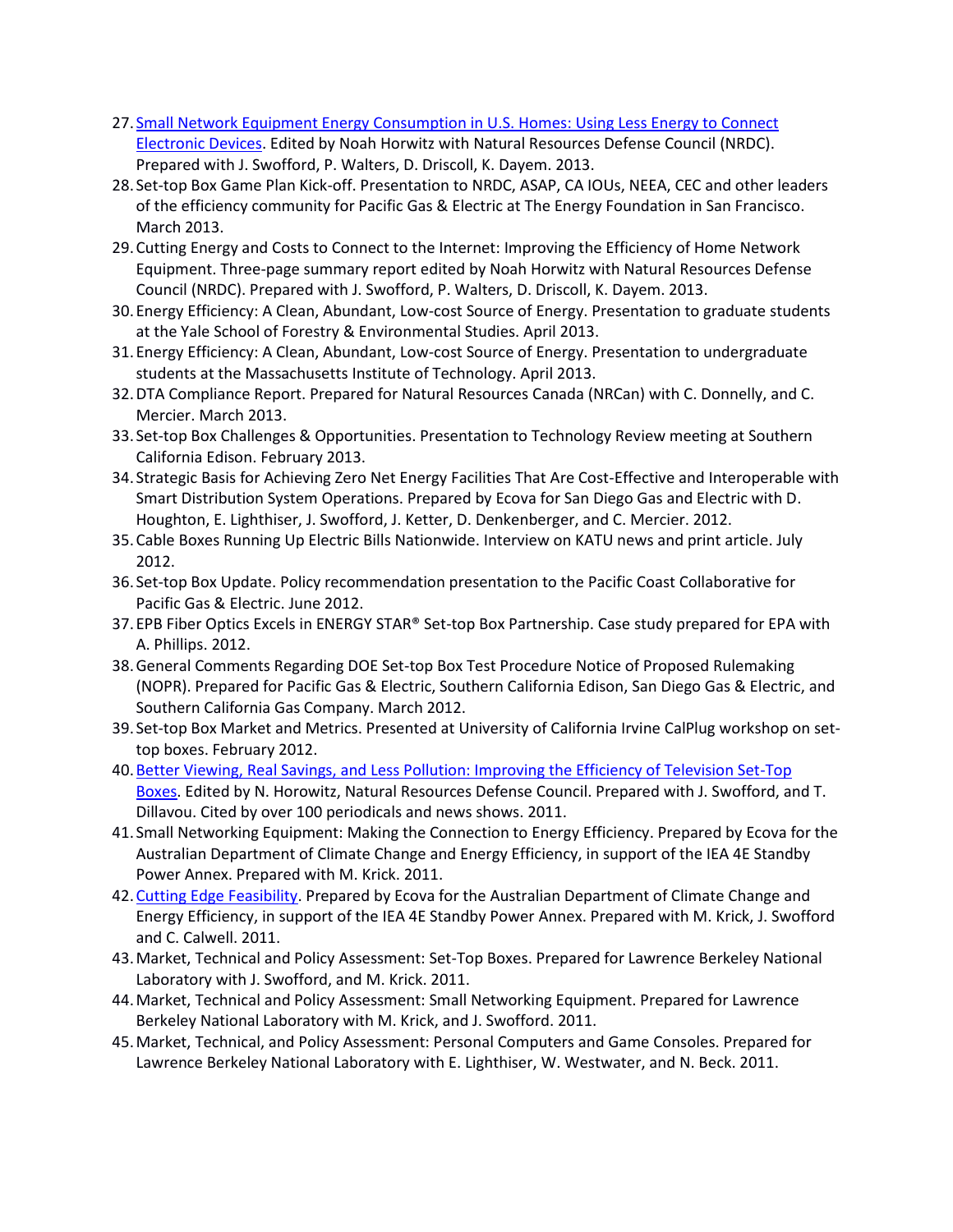- 46[.Energy Savings Opportunities and Market Descriptions for Four Residential Consumer Electronics](https://www.google.com/url?sa=t&rct=j&q=&esrc=s&source=web&cd=1&cad=rja&uact=8&ved=0ahUKEwj-ubuuvf3KAhVI52MKHZA9DQgQFggcMAA&url=http%3A%2F%2Fneea.org%2Fdocs%2Freports%2Fenergysavingsopportunitiesandmarketdescriptionsb136ac8e945a.pdf&usg=AFQjCNGa95FS2MabT6YAzrHl2Oc_Owxk8g&bvm=bv.114195076,d.cGc)  [Products.](https://www.google.com/url?sa=t&rct=j&q=&esrc=s&source=web&cd=1&cad=rja&uact=8&ved=0ahUKEwj-ubuuvf3KAhVI52MKHZA9DQgQFggcMAA&url=http%3A%2F%2Fneea.org%2Fdocs%2Freports%2Fenergysavingsopportunitiesandmarketdescriptionsb136ac8e945a.pdf&usg=AFQjCNGa95FS2MabT6YAzrHl2Oc_Owxk8g&bvm=bv.114195076,d.cGc) Prepared for Northwest Energy Efficiency Alliance with M. Frank, J. Peters, J. Van Clock from Research Into Action (RIA), and M. Krick. 2011.
- 47. Set-top Box Utility Program Outreach Update. Presented at ENERGY STAR Products Partner Meeting for EPA. 2011.
- 48. Set-top Box Market Characterization and Policy Opportunity Memo. Prepared for EPA. 2011
- 49[.Pay-TV Set-top Boxes: Information for Policymakers, Utilities and Energy Efficiency Advocates.](https://www.google.com/url?sa=t&rct=j&q=&esrc=s&source=web&cd=1&cad=rja&uact=8&ved=0ahUKEwjYovnyvv3KAhVU52MKHS0nCeMQFggcMAA&url=http%3A%2F%2Faceee.org%2Ffiles%2Fproceedings%2F2012%2Fdata%2Fpapers%2F0193-000294.pdf&usg=AFQjCNHJhkYvT9gQnUWjm4r8z6TL5FcCDQ&bvm=bv.114195076,d.cGc) Prepared for New Jersey Clean Energy Program (NJCEP). October 2011.
- 50.Consumer Electronics: Energy Efficient Set Top Box Initiative. Presentation to New Jersey Board of Public Utilities, Office of Clean Energy (OCE) and Office of Cable Television (OCT) for New Jersey Clean Energy Program (NJCEP). June 2011.
- 51.Breaking out of the Pack: New Efforts to Identify Low-Carbon Products. Presentation at ACEEE Market Transformation Symposium. April 2011.
- 52.Plug Load Technology Test Center Coordination Meeting. Presentation at Southern California Edison Plug Load Summit meeting. December 2010.
- 53.Will efficiency save the day? Presentation to the Unitarian Universalist Congregation of Whidbey Island. October 2010.
- 54.Research Development and Demonstration Roadmap: Summary Report. Prepared by Ecova for San Diego Gas and Electric with R. Lauman, M. Bailey, and C. Mercier. 2010.
- 55. Set-top Box: How to Partner with ENERGY STAR to Promote Efficient Set-top Boxes. Led ENERGY STAR Products Partner Meeting panel discussion including presentation in work funded by EPA. November 2010.
- 56. Set-top Box Timer Study: Final Report. Presentation to Energy Trust of Oregon (ETO). Prepared with C. Mercier. August 2010.
- 57. Set-top Boxes: Proposed Regulation. Presentation given to Canadian Pay-TV stakeholders for Natural Resources Canada (NRCan). I presented, led the webinar, and responded to stakeholder questions. 2010.
- 58.Pay-Television In-Home Equipment: National Energy Consumption, Savings Potential, and Policy Barriers and Opportunities. Prepared with A. Phillips, D. Driscoll, P. Walters and J. Swofford. Published by ACEEE, Summer Study for Commercial Buildings. 2010.
- 59.Technology Assessment Report: Set Top Boxes. Prepared for Natural Resources Canada (NRCan) with J. Swofford. 2010.
- 60.Market Analysis Report: Set Top Boxes. Prepared for Natural Resources Canada (NRCan) with J. Swofford. 2010.
- 61.C380-11: Test Procedure for the Measurement of Energy Consumption of Set-top Boxes. Contributed sections of this Canadian Standards Association (CSA) document as a workgroup member representing Natural Resources Canada (NRCan). 2010.
- 62. Set-top Box Program Design. Presentation to the Consortium for Energy Efficiency on behalf of EPA. January 2010.
- 63.Overview of US ENERGY STAR Programs and California Standards Related to Consumer Electronics. Keynote, international guest speaker at E3 conference in Sydney, Australia. 2009.
- 64.Ecos Plug Load Solutions Overview. Presentation to the Vermont Energy Investment Corporation (VEIC) resulting in consumer electronics incentive program win. Prepared with J. Boehlke, R. Rasmussen, and B. Denig. 2009.
- 65. Smart Plug Strip Field Test: Final Report. Presentation to Energy Trust of Oregon (ETO). Prepared with C. Mercier. July 2009.
- 66. Set-top box Technology Overview. Presentation and co-leadership of set-top box workshop attended by Canadian Pay-TV service providers, global set-top box manufacturers, trade associations, utilities,